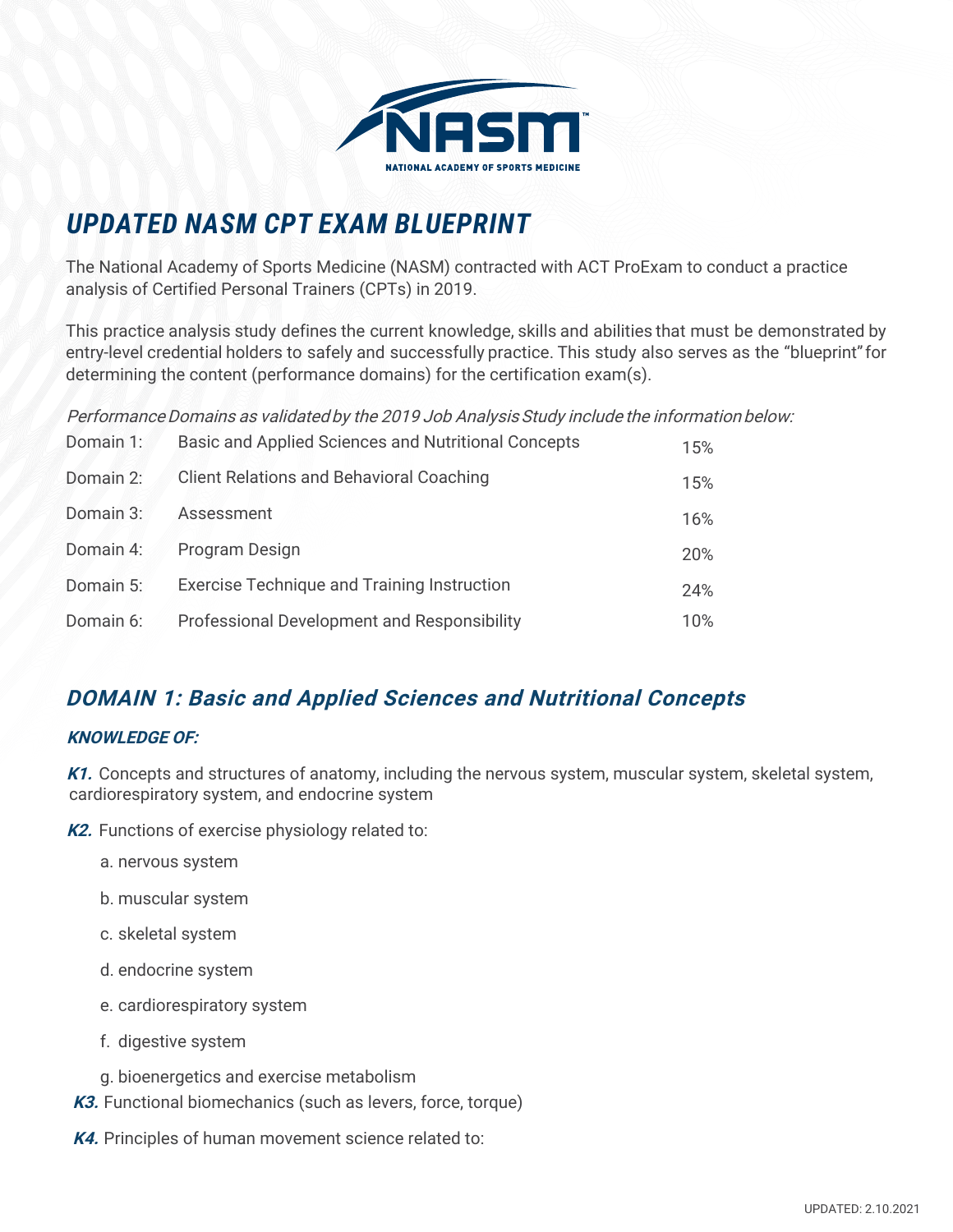

### *DOMAIN* **1 Continued...**

- a. planes of motion (sagittal, frontal, and transverse)
- b. muscle action spectrum (isometric, concentric, and eccentric)
- c. force-couple relationships (agonist, antagonist, synergist, and stabilizer)
- d. length-tension relationship
- e. stretch-shortening cycle
- f. reciprocal inhibition and autogenic inhibition
- g. joint actions (such as rotation, flexion, extension)

h. integrated muscle system (global and local systems, including deep longitudinal subsystem, anterior oblique subsystem, and posterior oblique subsystem)

- **K5.** Principles of motor development (motor learning, motor control, and motor behavior)
- **K6.** Macronutrients (carbohydrates, protein, and fat)
- **K7.** Micronutrients (vitamins and minerals)
- **K8.** Hydration concepts and guidelines
- **K9.** Recommendations and guidelines for caloric intake and expenditure
- **K10.** Energy systems (ATP-PC System, glycolytic, and oxidative)
- **K11.** Exercise post-oxygen consumption [EPOC]
- **K12.** Units of energy measurement (kcals and calories)
- **K13.** Dietary reference intakes
- **K14.** Portion sizes, meal timing, and meal frequency
- **K15.** Nutrient and energy density
- **K16.** Crash/fad/myth diets
- **K17.** Common nutritional supplements including possible risks, benefits, uses, and effects
- **K18.** Food and supplement label reading

**K19.** Factors that can influence weight management physiology (such as the law of thermodynamics, poor sleep, endocrine abnormalities, medications, metabolism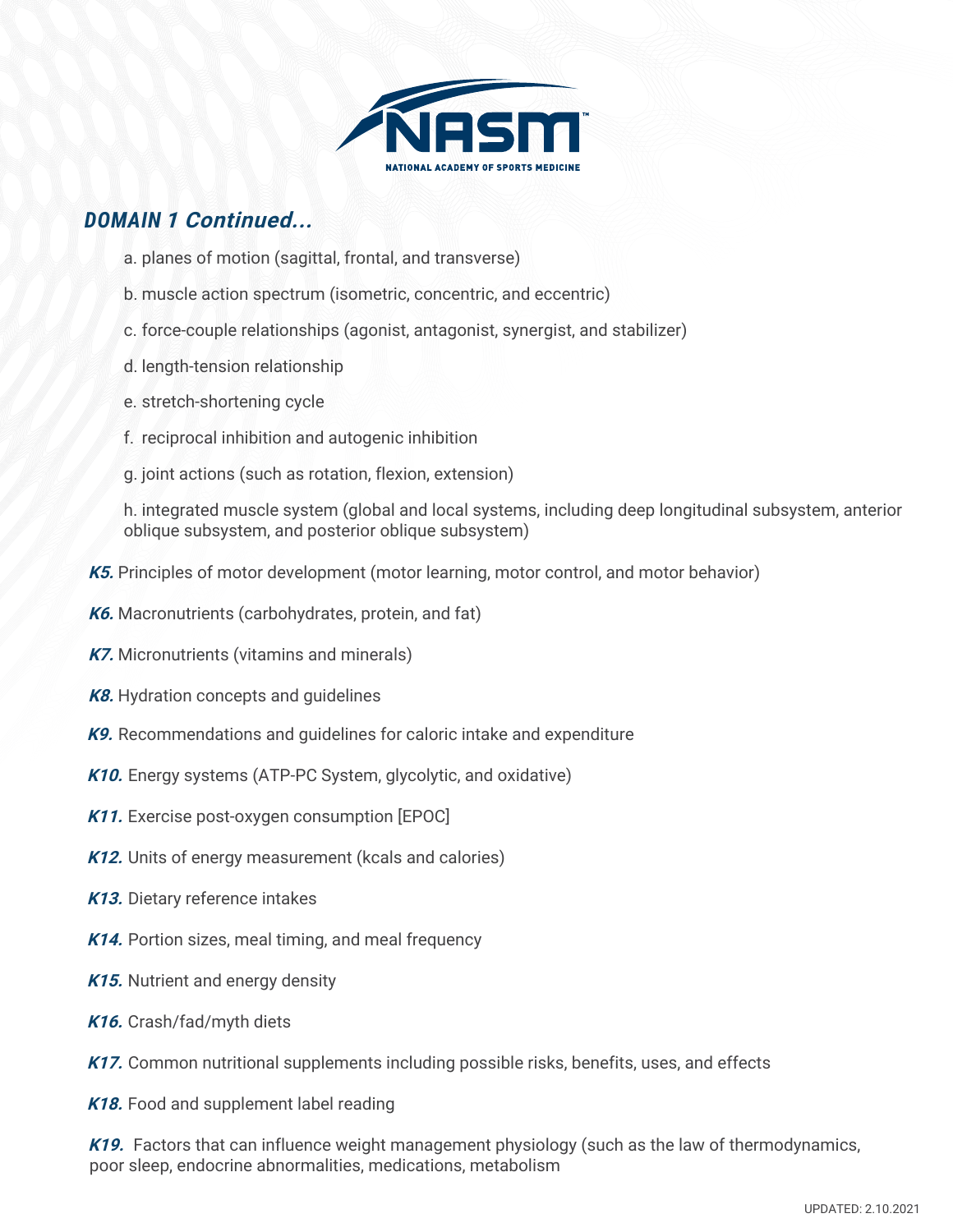

# *DOMAIN 2***: Client Relations and Behavioral Coaching**

#### **TASKS**

- 1. Establish and maintain professional client-trainer relationship using techniques such as rapport building, active listening, and communication strategies.
- 2. Develop and continuously re-evaluate realistic short- and long-term goals in collaboration with the client based on the outcome of assessments.
- 3. Facilitate lifestyle and behavioral change through education, monitoring, and communication strategies.

#### **KNOWLEDGE OF:**

**K20.** Communication methods and strategies (such as verbal and nonverbal communication, active listening, rapport building)

- **K21.** oal types (such as SMART, short-term, long-term, lifetime, process, outcome)
- **K22.** Client expectation management related to client-trainer relationship and overall training goals
- **K23.** Transtheoretical Model of Behavior Change (or Stages of Change)
- **K24.** Behavioral coaching methods (such as motivational coaching, reinforcements)
- **K25.** Behavior change strategies (such as habit stacking, stress reduction, time management)
- **K26.** Barriers to behavior change (such as social influences, environmental factors)
- K27. Psychological responses to exercise (such as stress relief, improved self-esteem, positive self-image)

### *DOMAIN 3:* **Assessment**

#### *TASKS*

- 1. Select, perform, document, and interpret results of subjective assessments using tools and techniques (such as questionnaires and interviews) to assess client's medical history, needs, and readiness for fitness program.
- 2. Select, perform, document, and interpret results of: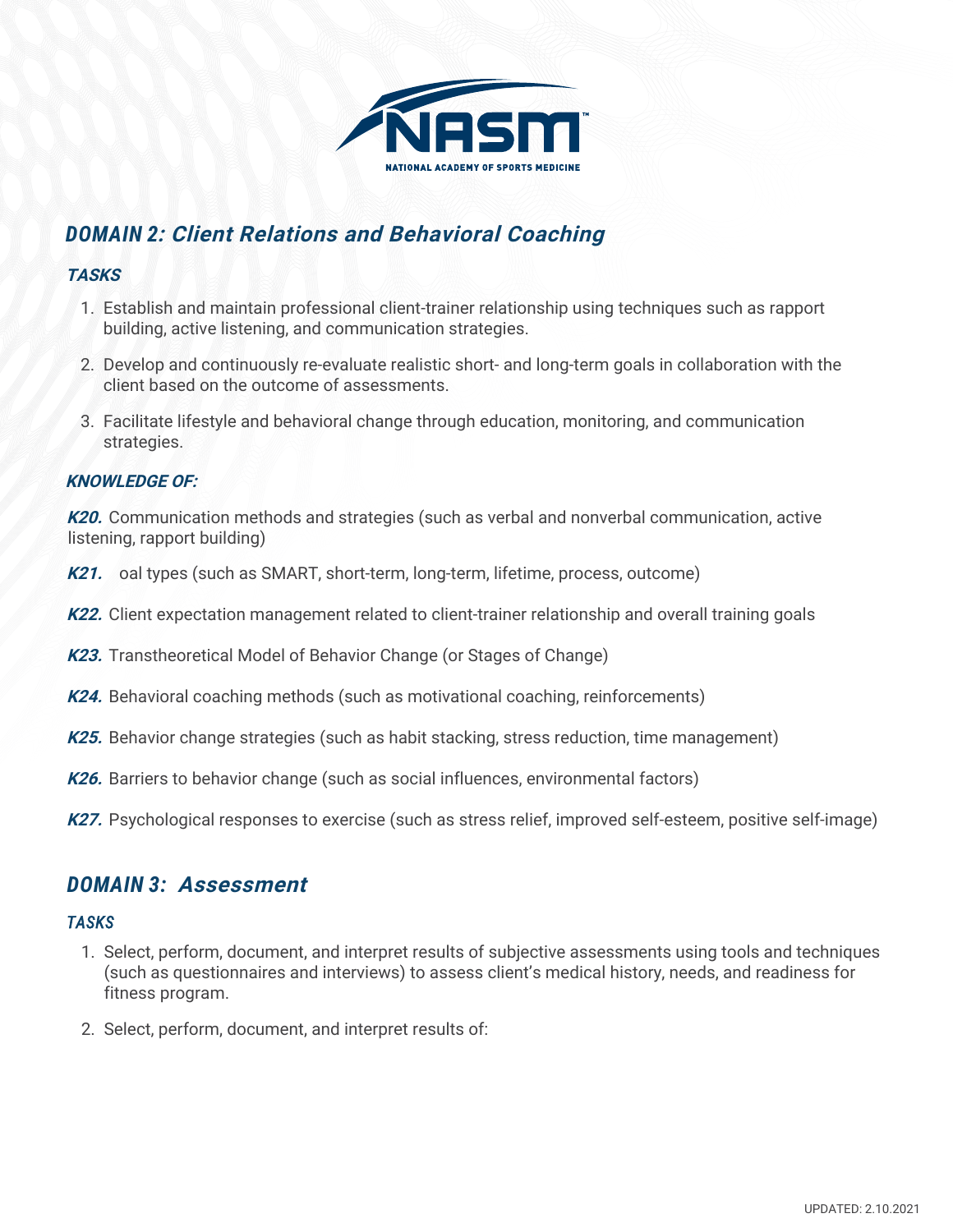

### *DOMAIN 3* **Continued...**

#### *TASKS*

- a. static postural assessments of upper and lower extremities and lumbo-pelvic-hip complex in order to evaluate muscle imbalances.
- b. movement assessments (such as overhead squat, push/pull, single leg squat) in order to evaluate proper versus improper movement patterns.
- c. strength, muscular endurance, and power assessments (such as 1-repetition maximum strength tests, push-up test, vertical jump test).
- d. speed, agility, and quickness assessments (such as 40-yard dash, 5-10-5 drill, box drills).
- e. cardiorespiratory assessments (such as 3-minute step test, Rockport Walk Test, VO2MAX test, rate of perceived exertion [RPE]).
- f. physiological assessments (such as resting heart rate, blood pressure, and waist-to-hip ratio).
- g. Speed Agility Quickness (SAQ) training

#### *KNOWLEDGE OF***:**

**K28.** Physical Activity Readiness Questionnaire (PAR-Q) assessment

**K29.** Essential elements of personal, occupational, and family medical history

**K30.** Medical risk factors (such as pregnancy, eating disorders, hypertension, age of the client)

**K31.** Elements of a lifestyle questionnaire (such as sleep, stress level, tobacco and alcohol use)

**K32.** Cardiorespiratory assessments (such as 3-minute step test, Rockport Walk Test, VO2MAX test, rate of perceived exertion [RPE]).

**K33.** Physiological assessments relevant to CPTs (such as resting heart rate, blood pressure, waist-to-hip ratio)

**K34.** Kinetic chain checkpoints (ankles, knees, lumbo-pelvic-hip complex, shoulders, and head)

**K35.** Applicability of assessments from other health professionals (such as blood pressure, cholesterol, glucose, BMI)

**K36.** Body composition assessments and calculations (such as skin fold calipers, circumference, bioelectrical impedance, fat mass, lean mass)

**K37.** Static postural assessment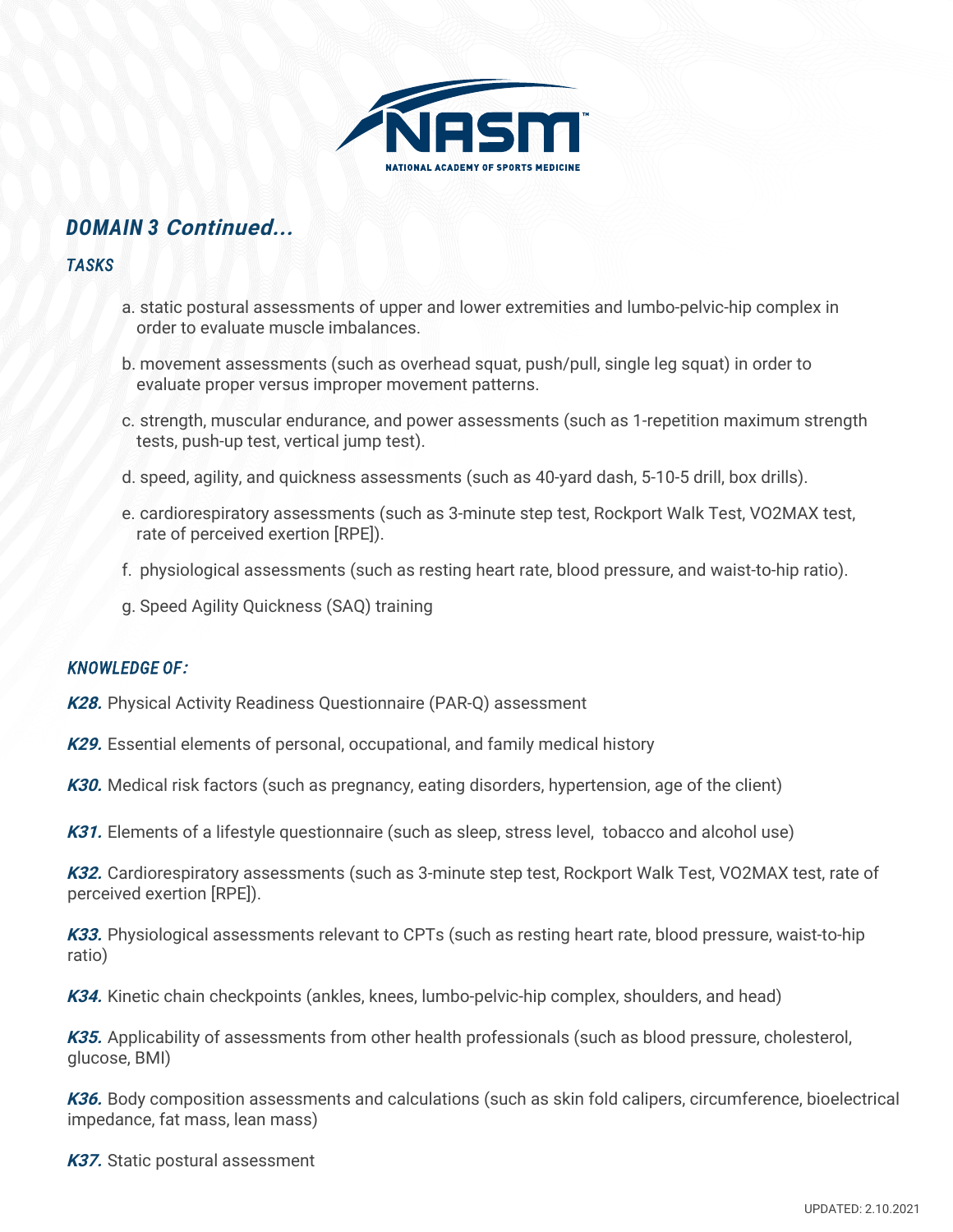

### *DOMAIN 3* **Continued***...*

K38. Performance assessments (such as 1-repetition maximum, vertical jump, long [broad] jump)

**K39.** Types of movement assessments (such as overhead squat, single-leg squat, push, pull, gait)

**K40.** Considerations for selection of assessment(s) to administer based on client's goals, fitness level, and contraindications

**K41.** Considerations and modifications for performing assessments with special populations (such as youth; seniors; prenatal, clinical, and obese clients)

K42. Standards for assessments and outcome expectations for special populations (such as youth; seniors; prenatal, clinical, and obese clients)

**K43.** Indicators that a client's condition requires a medical release/clearance or is out of scope and requires referral to another professional

**K44.** Criteria for reassessment (such as time lapsed, client plateau, change in goals, change in health, change in phase, weight loss or gain

### *DOMAIN 4***: Program Design**

#### **TASKS**

- 1. Design client-specific program, based on assessment results and client abilities, including:
- a. Flexibility training
- b. Resistance training
- c. Cardiorespiratory training
- d. Core training
- e. RBalance training
- f. Reactive training, including plyometrics.
- g. Speed Agility Quickness (SAQ) training

#### **KNOWLEDGE OF:**

*K***45** *.* Periodization concepts, programming, and methods, including: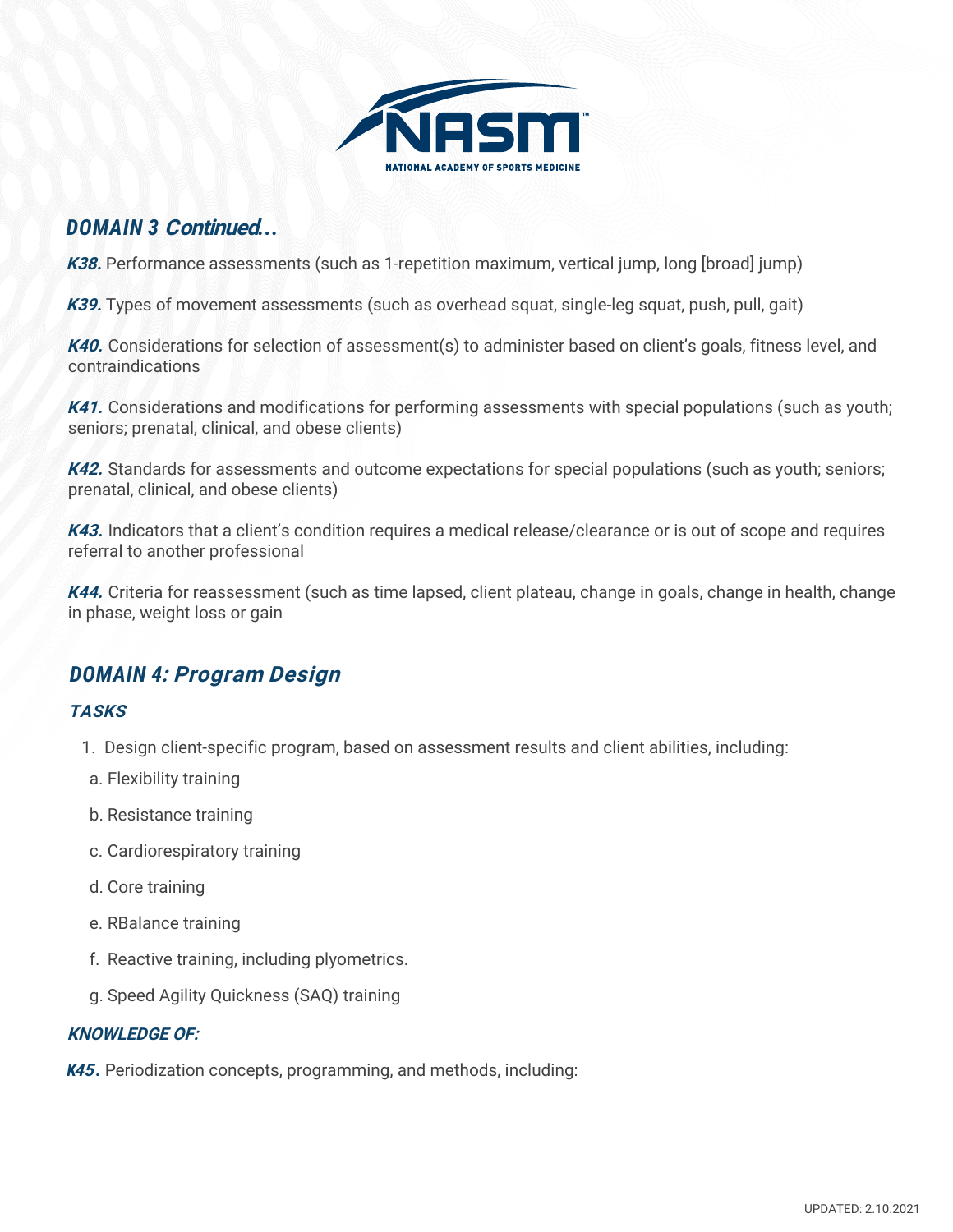

### *DOMAIN 4* **Continued...**

- a. macro-, meso-, and microcycles
- b. levels (such as stabilization, strength, power)
- c. phases (such as stabilization endurance, strength endurance, hypertrophy, maximal strength, power)
- d. approaches (linear and undulating)

*K***46** *.* Principles of specificity, variation, and overload

**K47.** General adaptation syndrome

**K48.** Flexibility training methods (such as self-myofascial release (SMR), static, active-isolated, dynamic stretching)

**K49.** Resistance training systems (such as single set, multiple set, super set, pyramid set, circuit training, vertical loading, horizontal loading)

**K50.** Resistance training modalities (such as machines, body weight, free weights)

**K51.** Cardiorespiratory training methods (such as zone/stage training, interval training, steady state)

**K52.** Core training exercises for core-stabilization (such as plank, bird dog, bridge), core-strength (such as reverse crunches, ball crunches, cable rotations) and core-power (such as soccer throw, rotation chest pass, medicine ball pullover throw)

**K53.** Balance training exercises for balance-stabilization (such as single-leg balance, single-leg balance and reach, single-leg windmill), balance-strength (such as single-leg squat, single-leg deadlift, lunge to balance) and balance-power (such as single-leg box hop-up, single-leg box hop-down, multiplanar single-leg hop)

**K54.** Proprioceptive progression and regression (such as closing or opening eyes, single-leg stand, sitting)

**K55.** Reactive training exercises for reactive stabilization (such as squat jump with stabilization, box jumpup to stabilization, multiplanar jumps with stabilization), reactive strength (such as butt kicks, tuck jump, squat jump) and reactive power (such as box run steps, ice skaters, proprioceptive plyometrics)

**K56.** Speed, agility, and quickness (SAQ) training exercises (such as resisted sprints, cone drills, agility ladder drills)

**K57.** Exercise progression/regression

**K58.** Acute variables (such as sets, repetitions, exercise selection, progressions, FITTE principle)

**K59.** Risk versus reward of different modalities and exercises

**K60.** Overtraining, rest, and recovery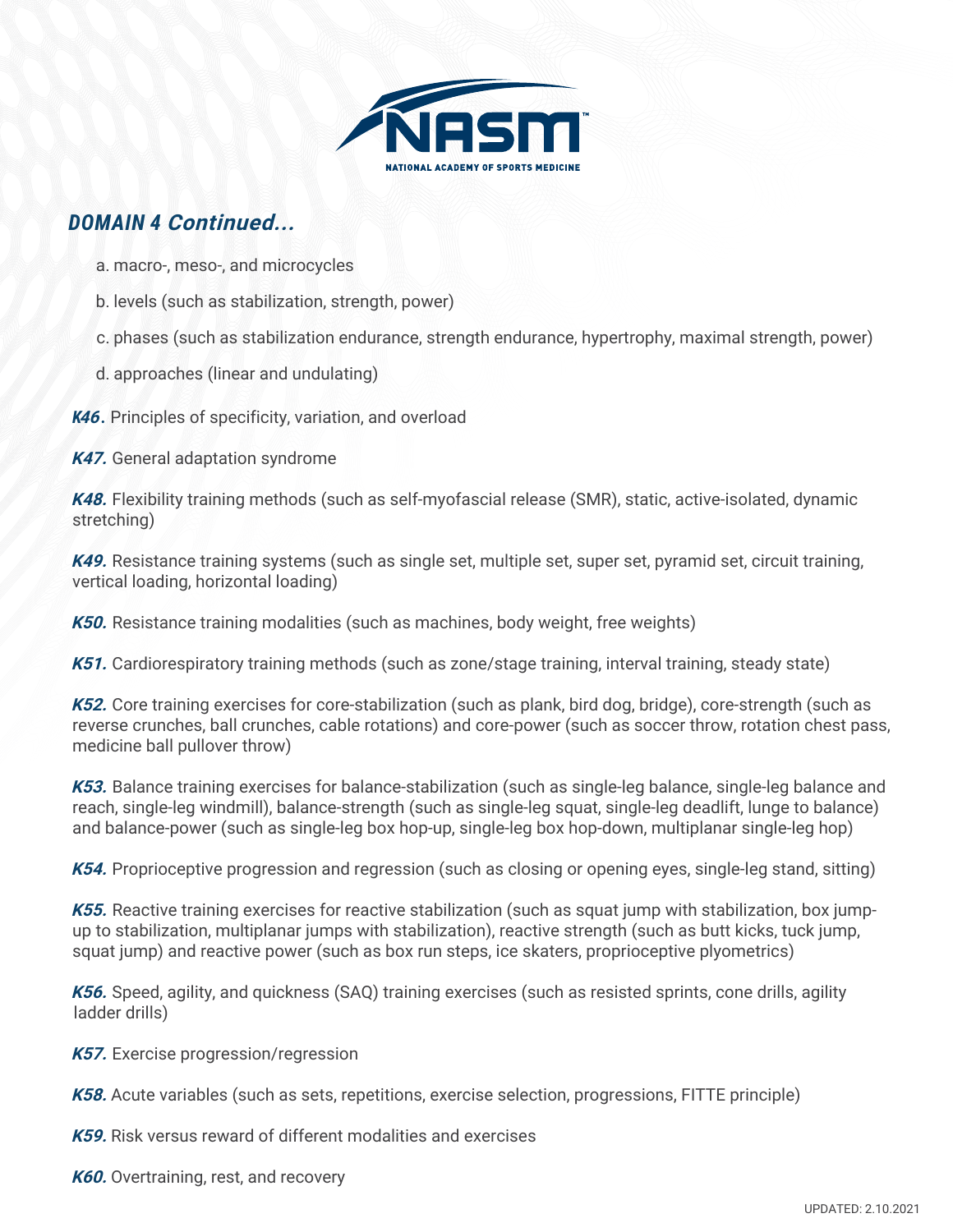

### *DOMAIN* **4 Continued...**

**K61.** Current trends and their applicability to individual training programs

**K62.** Types of fitness technology (such as heart rate monitors, performance trackers, nutrition trackers, applications) and their uses and benefits

**K63.** Considerations for selection of exercises based on client's assessment results, goals, fitness level, and contraindications

**K64.** Considerations for exercise program design for special populations (such as youth; seniors; prenatal, clinical, and obese clients)

## *DOMAIN 5***: Exercise Technique and Training Instruction**

#### **TASKS**

- 1. Provide instruction and demonstrate proper exercise technique for clients
- 2. Observe, analyze, and provide feedback on client's exercise technique to ensure safe and effective movement
- 3. Identify need for and implement appropriate exercise progressions and regressions.
- 4. Administer safe, effective, and professional spotting techniques when needed.

#### **KNOWLEDGE OF:**

- **K65.** Proper set-up and technique of:
	- a. flexibility training methods
	- b. core exercises
	- c. balance exercises
	- d. reactive exercises, including plyometrics
	- e. cool-down protocol
	- f. resistance training exercises
	- g. warm-up protocol
	- h. cool-down protocol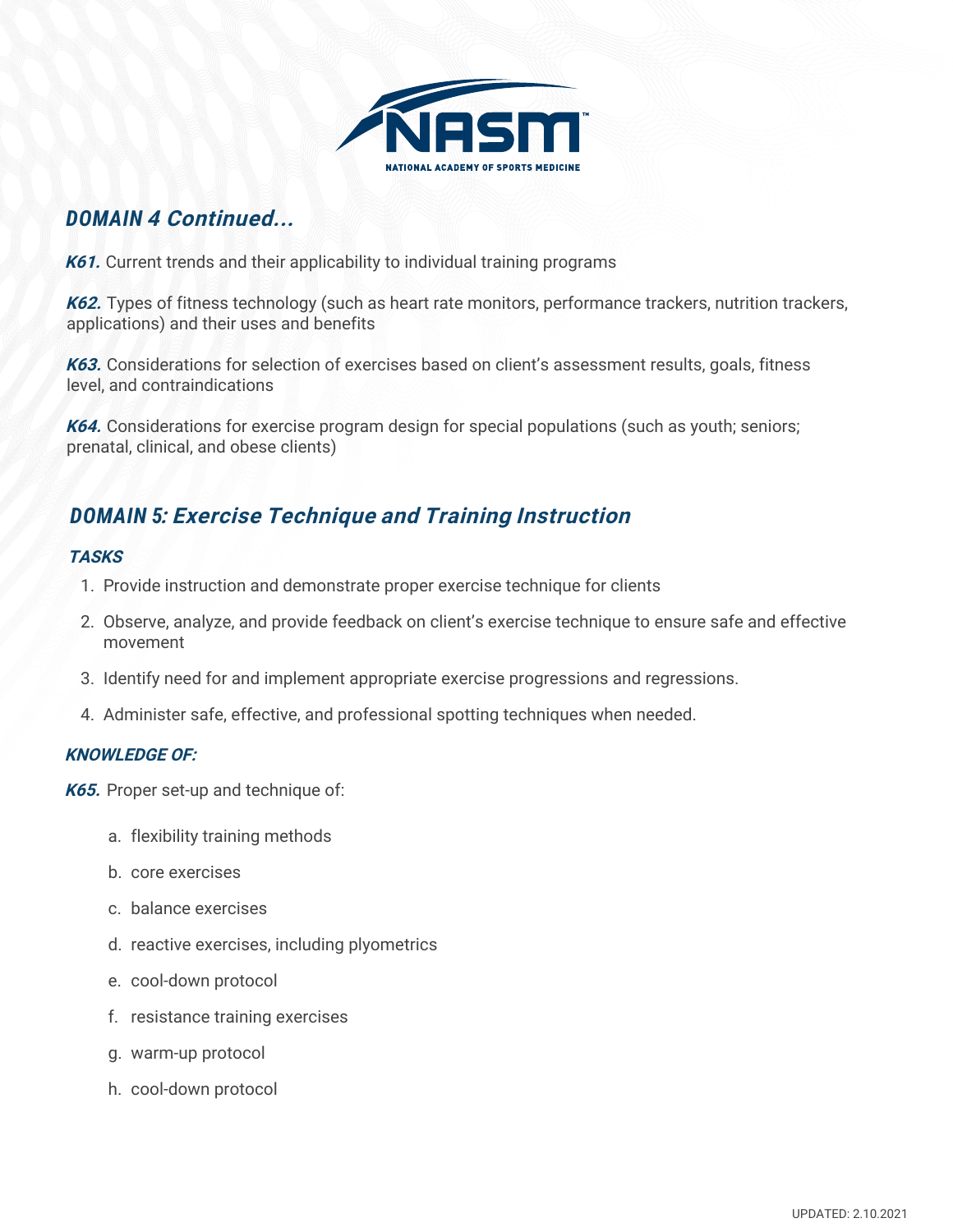

## *DOMAIN 5* **Continued...**

**K66.** Kinesthetic, auditory, and visual cueing techniques

**K67.** Safe training practices (such as maintaining a safe environment, monitoring exercise intensity, proper equipment setup)

**K68.** Physical signs or symptoms that indicate need for training modification or discontinuation **K69.** Application and modalities of exercise regressions and progressions

- **K70.** Safe, effective, and professional spotting techniques
- **K71.** Proper breathing techniques during exercise
- **K72.** Kinetic chain checkpoints (ankles, knees, lumbo-pelvic-hip complex, shoulders, and head)

### *DOMAIN 6***: Professional Development & Responsibility**

#### **TASKS**

- 1. Adhere to applicable professional standards, guidelines, regulations, and codes of conduct
- 2. Act within CPT scope of practice (such as respecting occupational limitations, referring clients to other professionals when necessary).
- 3. Develop and grow business (such as lead generation; client acquisition, retention, and ascension; marketing; networking; financial planning).
- 4. Follow proper safety procedures (such as reporting equipment malfunction, hazards, damages, dangers).
- 5. Follow proper emergency protocols (such as activate EMS, implement facility emergency action plan).
- 6. Engage in continuing education and professional development in order to remain current, grow expertise, and increase credibility.

#### **KNOWLEDGE OF:**

**K73.** Professional and ethical guidelines, standards, and codes of conduct (such as record keeping, client medical clearance, physical appearance and attire, punctuality)

**K74.** Scope of practice and professional limitations of personal trainer (such as psychological counseling, meal planning, diagnosing injury)

**K75.** Requirements for maintaining professional credentials

**K76.** Resources regarding rules and regulations applicable to CPTs